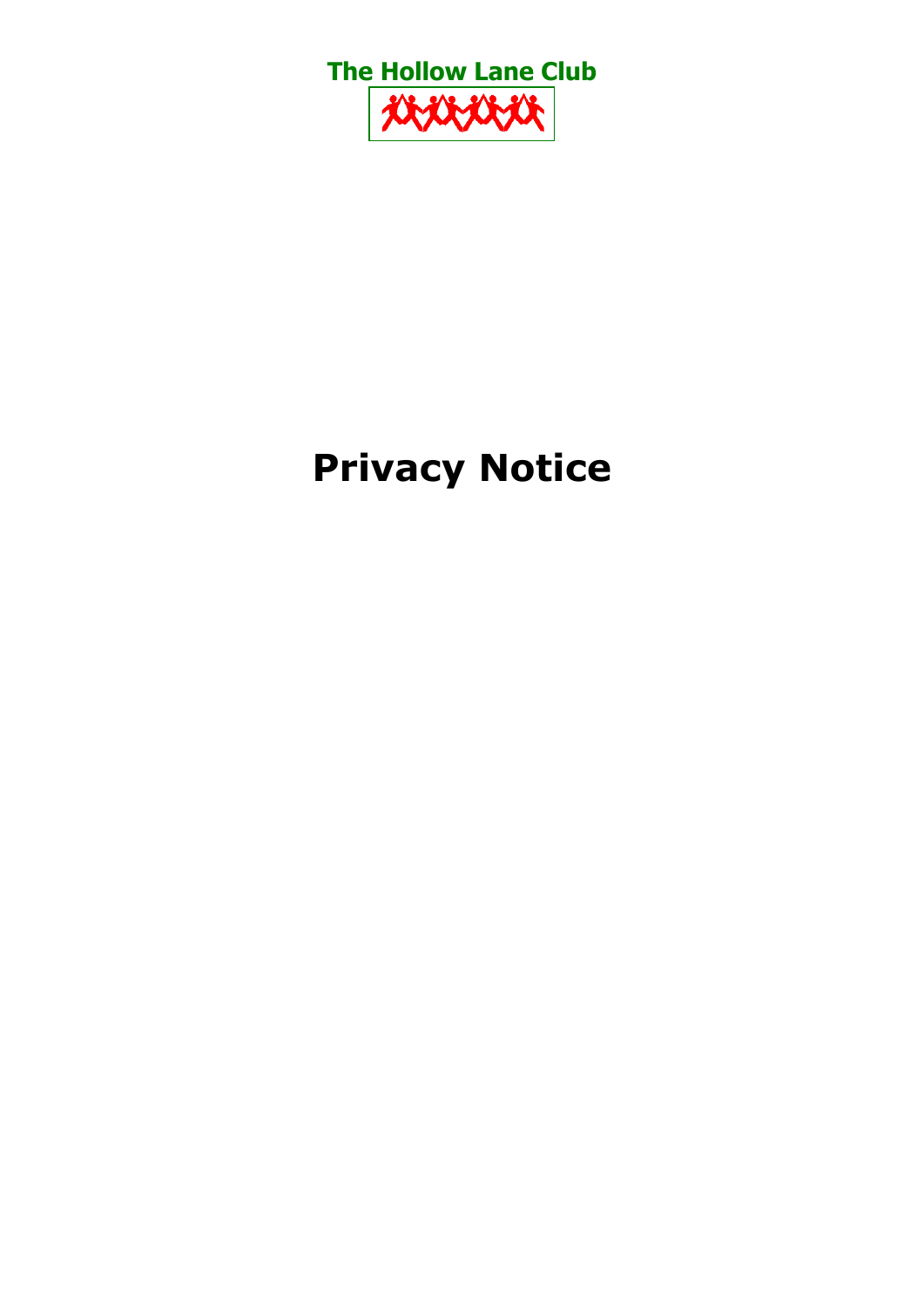

# **PRIVACY NOTICE**

At the Hollow Lane Club, we're committed to protecting and respecting your privacy.

This policy explains when and why we collect personal data about the people who use our services, how we use it, the conditions under which we may disclose it to others and how we keep it secure.

The lawful bases for processing your data as set out in Article 6 of the GDPR are:

**Contract:** the processing is necessary for a contract you have with the individual, or because they have asked you to take specific steps before entering into a contract.

**Legitimate interests:** the processing is necessary for your legitimate interests or the legitimate interests of a third party unless there is a good reason to protect the individual's personal data which overrides those legitimate interests. (This cannot apply if you are a public authority processing data to perform your official tasks.)

Under Article 9, special categories, information is held on health.

We may change this notice from time to time so please check this page occasionally to ensure that you're happy with any changes. By signing the consents on our paperwork, you're agreeing to be bound by this notice.

Any questions regarding this notice and our privacy practices should be sent by email to hradminmanager@hollowlane.org.uk**.**

## **Who are we?**

We are the Hollow Lane Club, a registered charity providing after school, Saturday and Holiday clubs to children aged 3-19.

## **How do we collect information from you?**

We obtain information about you and/or your child when you complete our paperwork**.**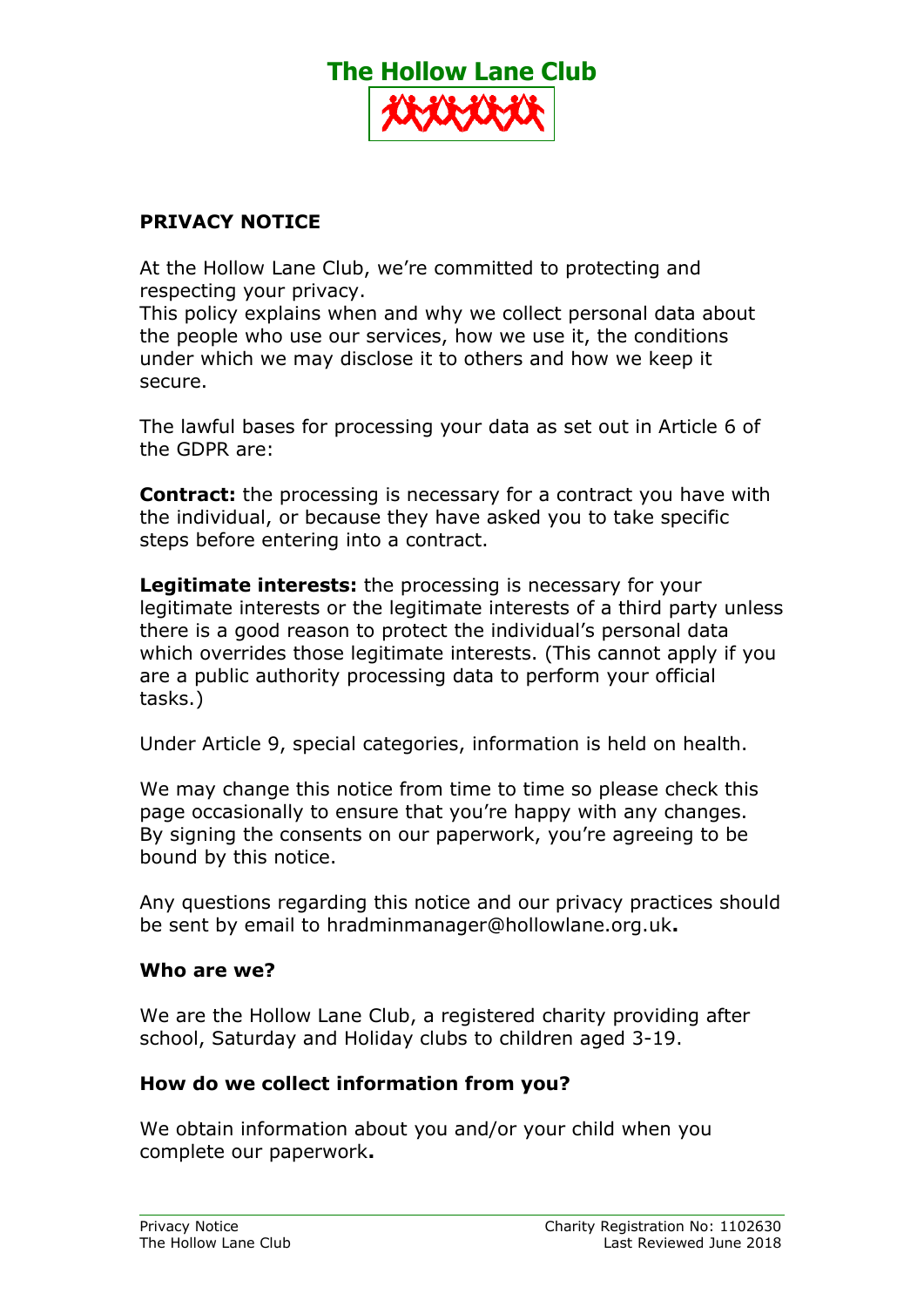

## **What type of information is collected from you?**

The personal information we collect might include your name, address, email address, emergency contact details, medical information relating to your child(ren).

### **How is your information used?**

We may use your information to:

- Reserve your child a place at a club
- Process payments you have made
- Provide staff with adequate information about your child in terms of medical information, health and safety, contact details etc.
- To carry out our obligations in relation to recruitment of staff, safeguarding, health and safety and duty of care.
- Process a job application.
- To seek your views or comments on the services we provide.
- Notify you of any changes to our services.
- Send you communications that may be of interest to you regarding the services we offer.

We review our retention periods for personal information on a regular basis. We are legally required to hold some types of information to fulfil our statutory obligations. We will hold your personal information for as long as is necessary for the relevant activity, or as long as is set out in any relevant legislation.

## **Who has access to your information?**

We will not sell or rent your information to third parties.

We will not share your information with third parties for marketing purposes.

We may pass your information on to our third party service providers, agents, subcontractors and other associated organisations for the purposes of completing tasks and providing services to you or your child(ren).

We may transfer your personal information to a third party as part of any business restructuring or reorganisation, or if we're under a duty to disclose or share your personal data in order to comply with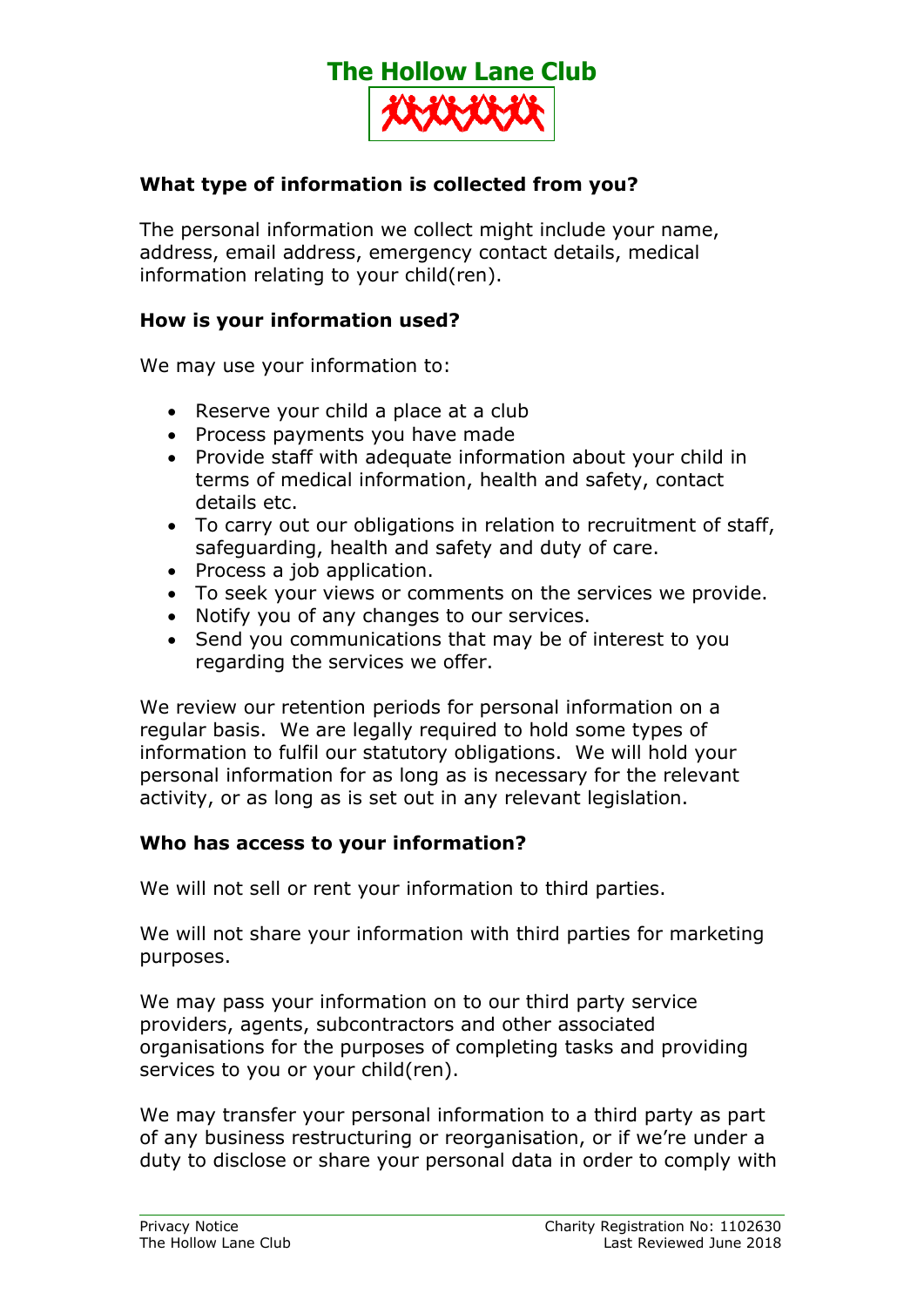

any legal obligation. However, we will take steps with the aim of ensuring that your privacy rights continue to be protected.

## **Your choices**

You have a choice about whether or not you wish to receive information from us. If you do not wish to receive information about other services we may offer you can opt out.

We will not contact you for marketing purposes by email, phone or text message unless you have given your prior consent. We will not contact you for marketing purposes by post if you have indicated that you do not wish to be contacted. You can change your preferences at any time by contacting us by email: [admin@hollowlane.org.uk](mailto:admin@hollowlane.org.uk).

#### **How you can access and update your information**

The accuracy of your information is important to us. If any of the information we hold is inaccurate or out of date please email us at [admin@hollowlane.org.uk](mailto:admin@hollowlane.org.uk) or phone us on 01392 463823.

You have the right to ask for a copy of the information the Hollow Lane Club hold about you or your child(ren). We may make a charge of up to £10 to cover our costs in providing you with details of the information we hold about you if the request is repeated or deemed unreasonable.

#### **Security precautions in place to protect the loss, misuse or alternation of your information**

When you give us personal information, we take steps to ensure it**'**s treated securely.

In the case of 'going out' cards, staff are aware of their responsibilities in keeping information safe when it is off the premises and only disclosing personal information in specific circumstances.

Non sensitive details (your email address etc) are transmitted normally over the internet and this can never be guaranteed to be 100% secure. Once we receive your information, we take every possible step to ensure it's security on our systems.